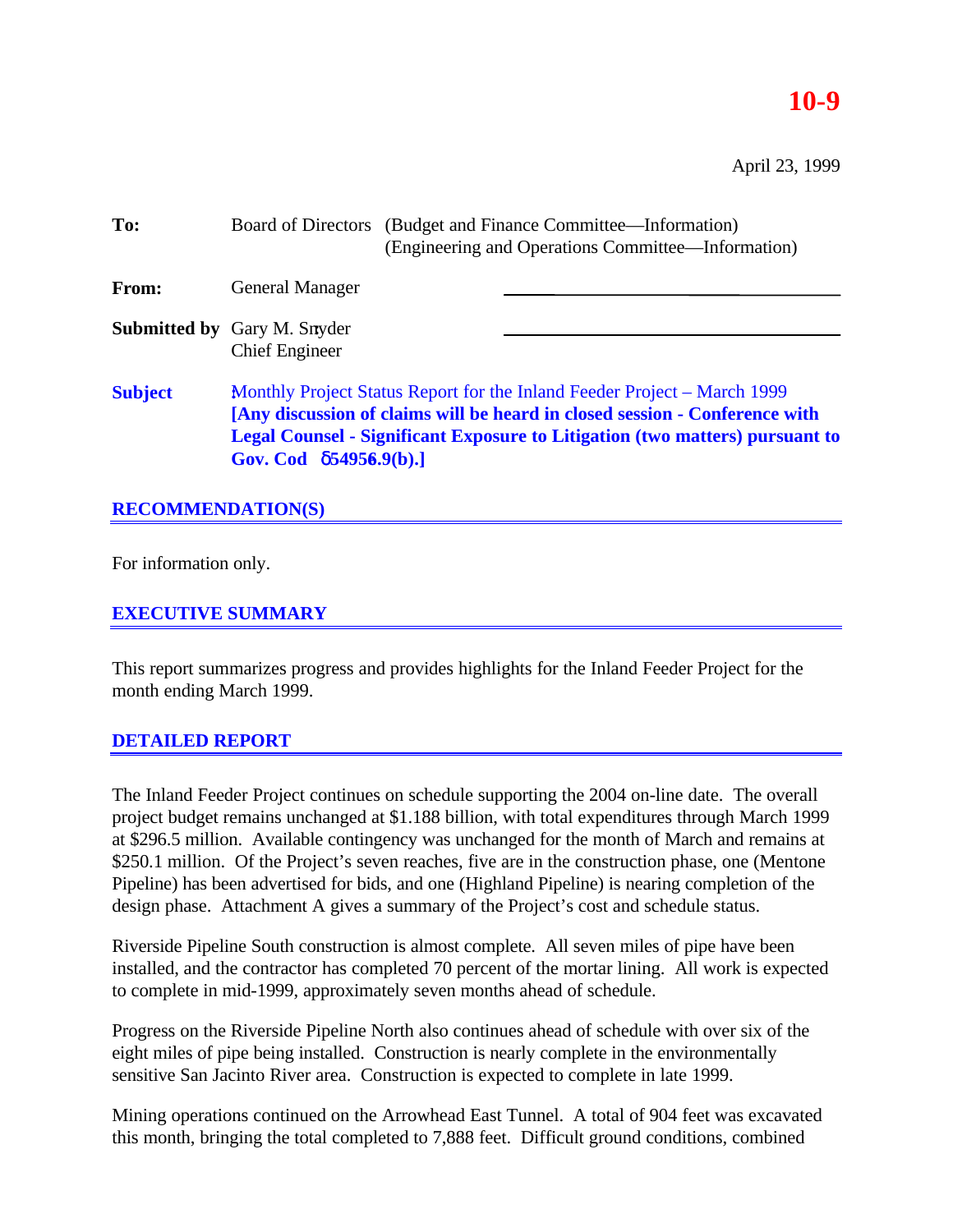with high groundwater, continue to affect mining progress (See Attachment B for mining progress).

Work continues on the Arrowhead West tunnel at the Waterman Canyon Portal site. Fabrication of the tunnel boring machine (TBM) components and construction of the muck conveyor system are proceeding on schedule to support mining in late 1999. Installation of the 3,700-foot pipeline through the Campus Crusade for Christ has been completed.

The Riverside Badlands Tunnel contractor has completed excavation of the Gilman Springs Portal and the adjacent muck disposal site. Construction of the 22-foot diameter ventilation shafts in Live Oak and San Timoteo Canyons have been completed. Design and fabrication of the TBM is ongoing to support mining in late 1999.

Construction bids for the Mentone Pipeline are scheduled to be opened in April and work is scheduled to begin in mid-1999. The Highland Pipeline design is over 80 percent complete and expected to advertise in mid-1999.

JP/mg:rev3 (INFED March Monthly)

## **Attachment 10-9A**

**Attachment 10-9B**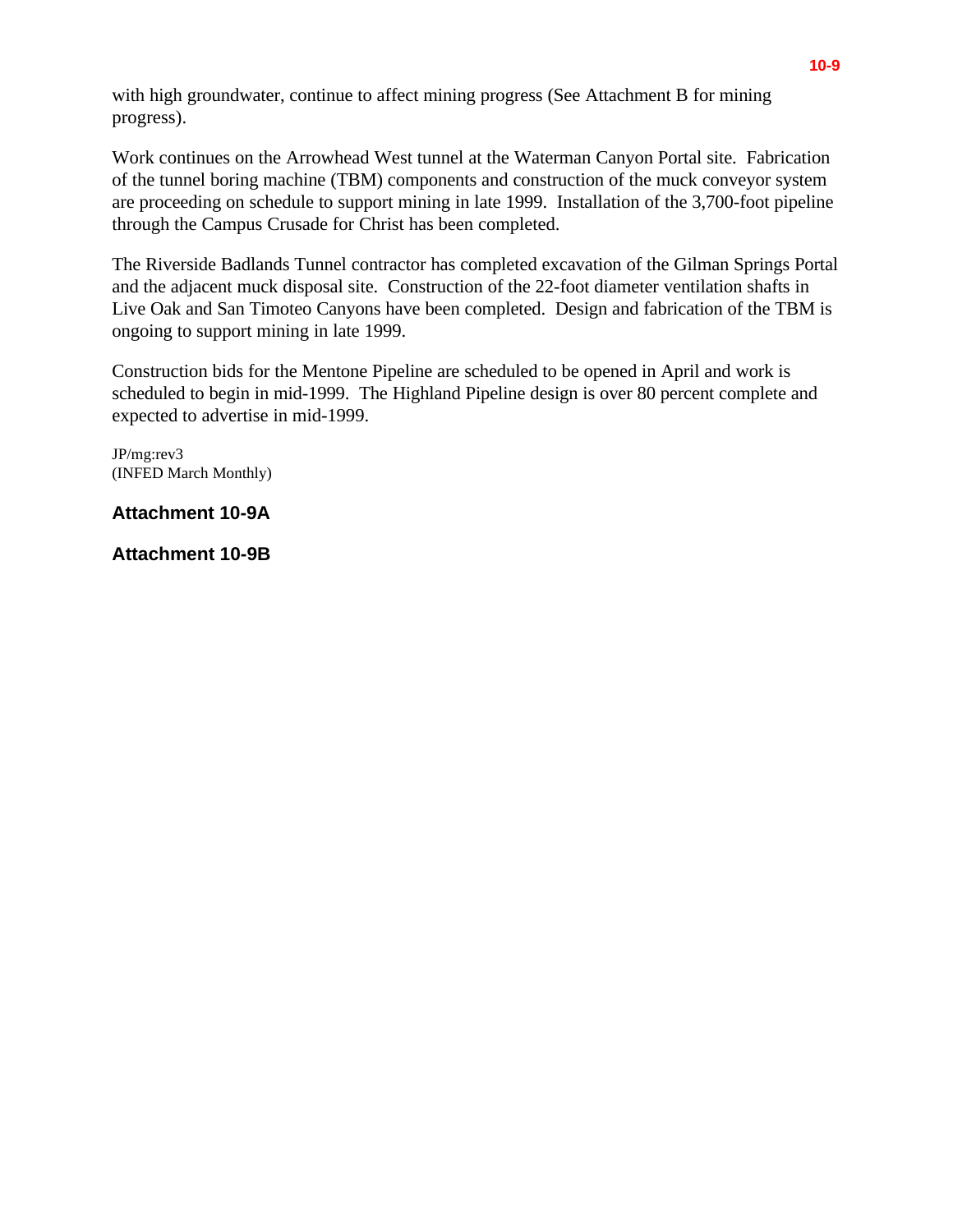**\$Millions**

## **Attachment 10-9A**

#### **Financial Summary Attachment A for 10-9 Page 1 of 2 Engineering Division April 23, 1999**

**Total Project**

**Projected Costs 1 \$937.9** 



1. Based on knowledge of current field conditions.

**CONTINGENCY \$314.3**

0

200

400

600

800

1,000

1,200

1,400

**Project Cash Flow**

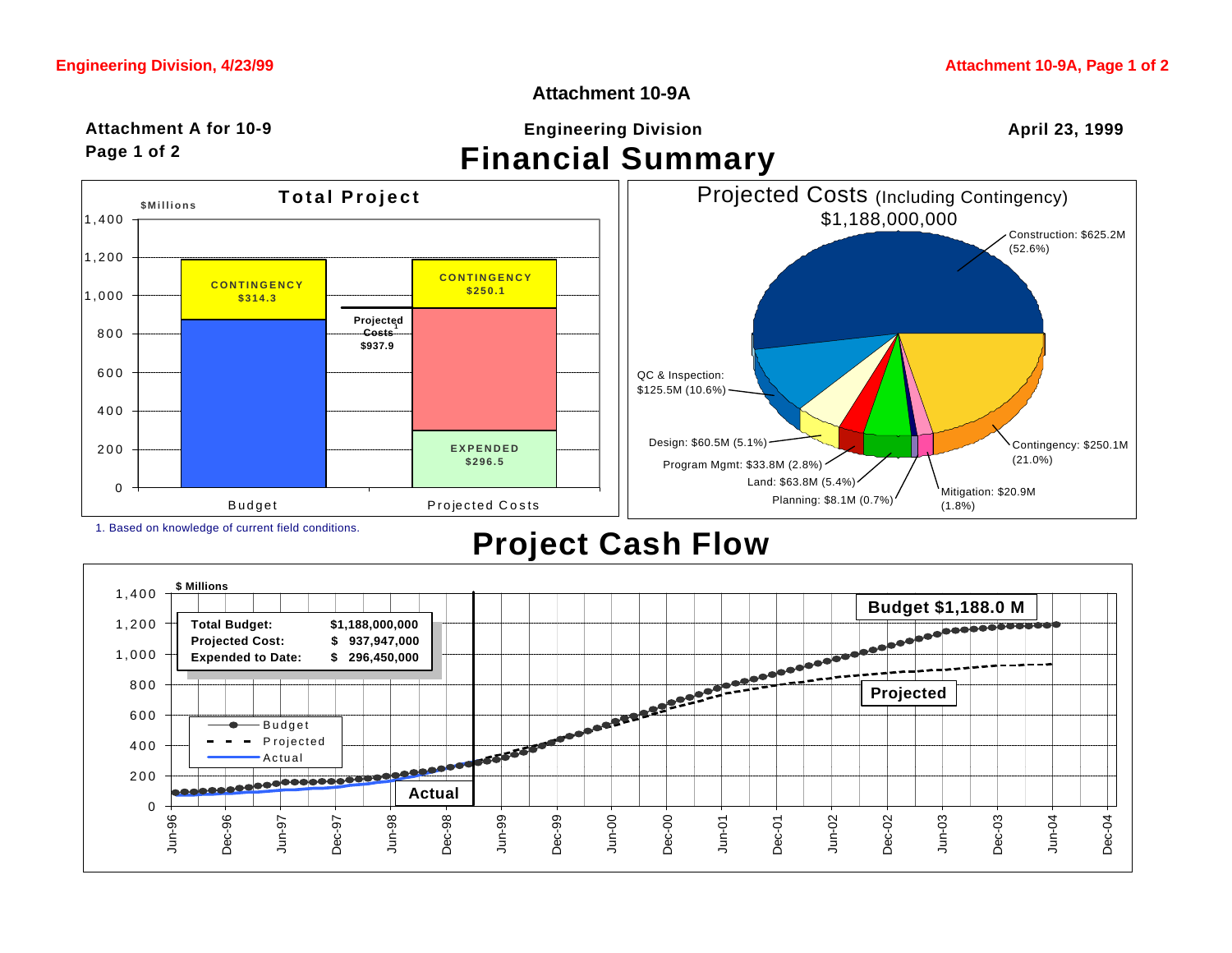#### **Attachment A for 10-9 Page 2 of 2**

### **Engineering Division April 23, 1999**

# **Schedule Summary**

|                                | <b>PROGRESS</b> |               | <b>COMPLETION</b><br><b>DATE</b> |                 |                                                                                                             |
|--------------------------------|-----------------|---------------|----------------------------------|-----------------|-------------------------------------------------------------------------------------------------------------|
| <b>DESCRIPTION</b>             | <b>PLANNED</b>  | <b>ACTUAL</b> | CONTRACT <sup>2</sup>            | <b>FORECAST</b> | COMMENTS                                                                                                    |
| Design                         |                 |               |                                  |                 |                                                                                                             |
| <b>Highland Pipeline</b>       | 97%             | 85%           | $Nov-98$                         | Jun-99          |                                                                                                             |
| Mentone Pipeline               | 100%            | 100%          | Complete                         | Complete        | Scheduled to open bids April 1999                                                                           |
| Construction                   |                 |               |                                  |                 |                                                                                                             |
| <b>IA rrowhead West Tunnel</b> | 19%             | 22%           | Jun-02                           | Jun-02          | TBM design and fabrication on–going. Preparation for<br>pipeline segment in Devil Canyon underway.          |
| <b>IArrowhead East Tunnel</b>  | 39%             | 51%           | Jan-02                           | Jan-02          | Mining has progressed to 7,888 feet.                                                                        |
| Mentone-RUSD Pipeline          | 100%            | 100%          | Complete                         | Complete        | Construction completed on schedule in Febuary 1998.                                                         |
| Riverside Badlands Tunnel      | 15%             | 13%           | $J$ ul-03                        | $Jul-03$        | Gilman Springs Portal muck disposal site completed.<br>Completed shafts in Live Oak and San Timoteo Canyon. |
| Riverside Pipeline North       | 51%             | 76%           | $M$ a y - 00                     | $M$ ay-00       | Completed 36,100 of 44,000 feet of pipeline.                                                                |
| Riverside Pipeline South       | 62%             | 97%           | $Feb-00$                         | Jul-99          | Pipe installation complete.<br>Completed 70% of mortar lining operations.                                   |

1. Based on Contract Payments 2. O riginal Con tract Duration + Approved Extensions

# **Available Contingency**

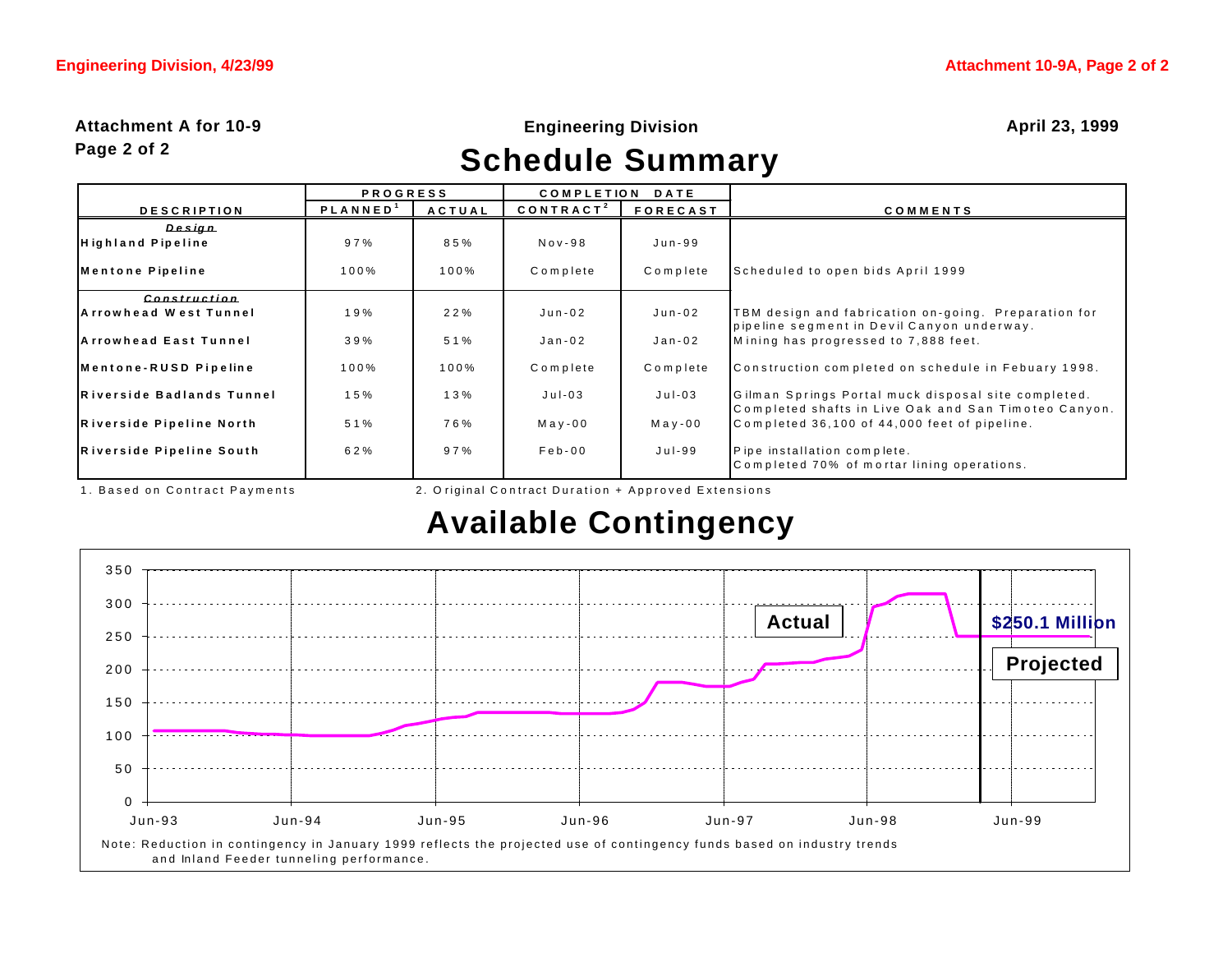## **ARROWHEAD EAST TUNNEL** Attachment B for 10-9 **Engineering Division Attachment 10-9B**

**April 23, 1999**





# **Page 1 of 2**